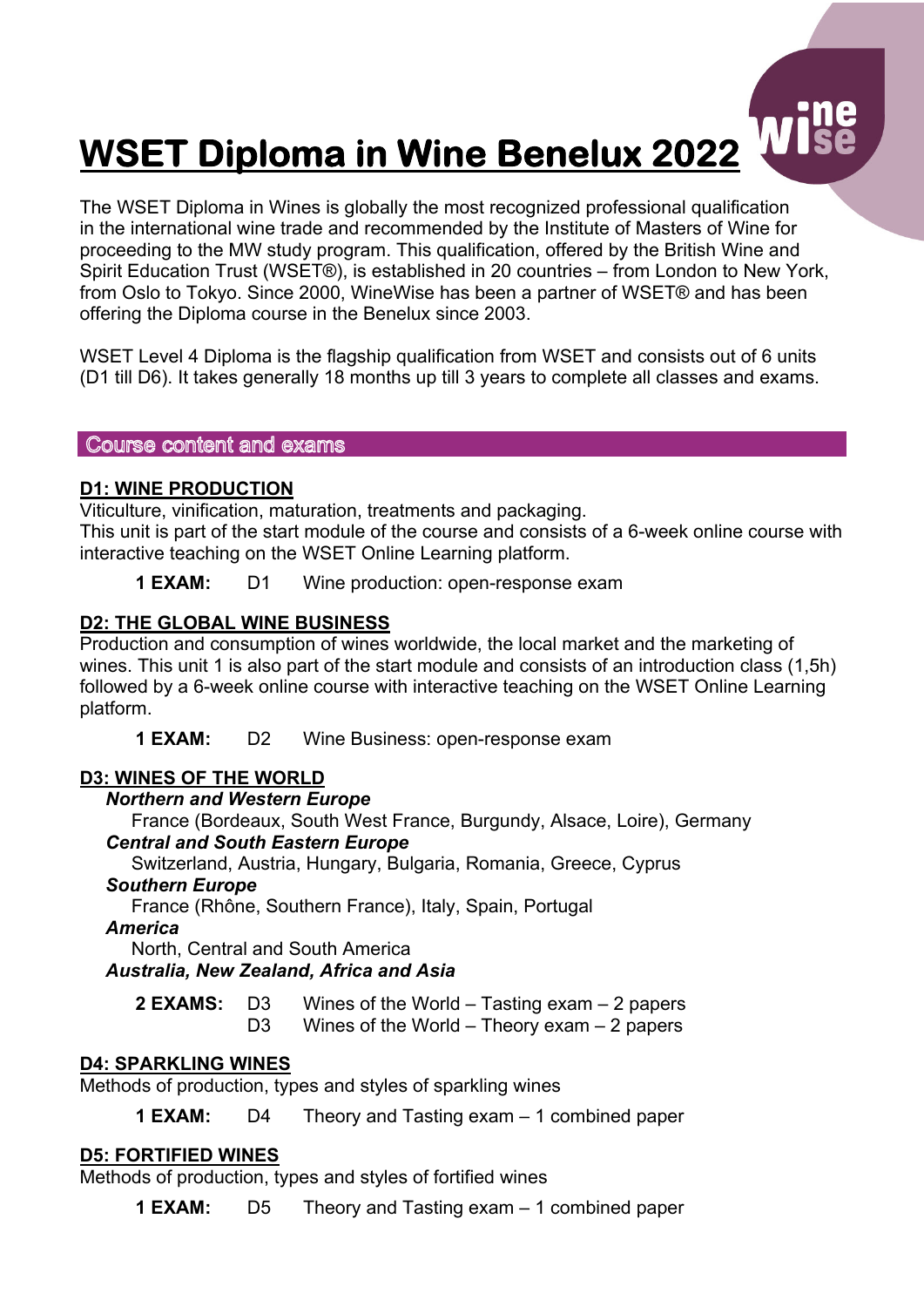# **D6: INDEPENDENT RESEARCH ASSIGNMENT**

WSET will publish in August briefs for two research assignments per year. The topics will be designed to assess the candidate's ability to research beyond the WSET learning materials provided and evaluate current trends in wine. Topics could include: a specific type or style of wine in a global context; one or more specified countries, regions or varieties or a contemporary issue in the wine world.

This unit is part of the start module because you receive all information at registration for the WSET Diploma course, but students can submit the D6 assignment at a later moment. **@HOME:** D6 Research assignment of 3.000 words

# Important information?

A key point of the WSET Level 4 diploma: it is for the most part self-study. If the student is being taught in class, he/she is expected to have read the study material of the topic beforehand. The classroom is there to flesh out knowledge. Also, for the online courses, the student should have read the study material content **before** the start date of the course.

#### New upset in the Benelux

Since 2019, students can START the WSET Diploma in Wines offered by WineWise at 3 different moments. The START module is "blended learning", partly online and partly classroom tuition.

For the other units' students can opt for classroom classes or online tuition, or a mix of both.

The START module is always built-up as followed:

- Subscription deadline: Please respect this deadline
- Introduction ALL diploma units ZOOM group meeting of 1,5 hour
- Personal Skype meeting  $\frac{1}{2}$  hour upon demand
- D1 Viticulture & Vinification ONLINE
- D1 Exam Viti/Vini 9 am till 10.30 am in Antwerp (BE) **OR** Woerden (NL)
- Wine Business Intro (always on the day you have D1 exam) 11 am till 1 pm
- Diploma Tasting Technique (always on the day you have D1 exam) 2 pm till 5 pm
- D2 Wine Business ONLINE
- D2 Exam Wine Business
- D6 Exam Independent Research Assignment

The start module, including the D1 exam, will be offered in Antwerp (BE) **OR** Woerden (NL). The start dates and location will be announced on the registration page of the WineWise website. The student can start this module with WineWise in May, September or December. Please, respect the registration deadline.

All Diploma students have access to the online classroom where they can find the academic content (study materials) for studying the diploma. They have access for 3 years. After 3 years the student can renew their access at extra cost.

There is also the possibility to go to an "*optional*" study trip with focus on viti/vini among other topics, that will be organized every academic year. The next one will be in spring 2022. This offers a unique opportunity to participants to combine learning about international wines with practical firsthand experience in viticulture, winemaking and business-related topics. This study trip is not mandatory or necessary to pass the exams.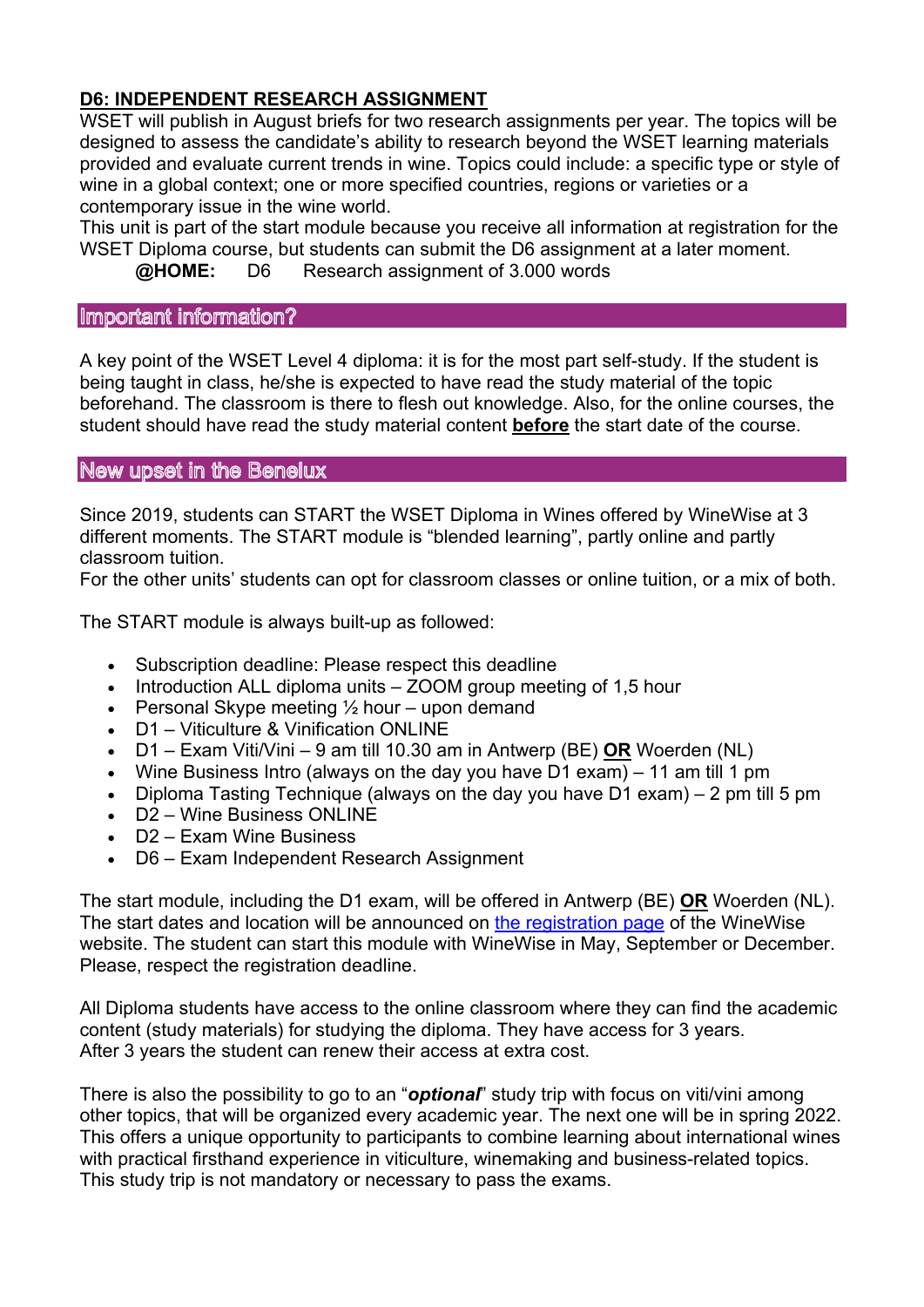## **Other units (D3, D4, D5)**

After the start module, students can continue with classroom courses, online tuition or a mix of both for the other units (D3, D4 and D5). Each student can decide in which order he/she follows the D3, D4 and D5 units. But please be aware that you always have to take the *D1 Viti/Vini* exam before you can do any other exams.

## *D3, Wines of the World* is the most important unit of the WSET Diploma in Wines qualification. Classroom courses are given in Breda (NL).

For D3 we strongly recommend the classroom courses, to improve your tasting skills. In addition, it is a unique opportunity to meet and interact with fellow candidates from all over Europe who share the same passion and goals within the wine industry. A network giving business opportunities and enriching a multicultural learning environment.

The D3 unit starts twice a year, in March (exam in October) and in October (exam in May). The dates are grouped in blocks of 2 days and at the end there is an exam training.

*D4, Sparkling and D5, Fortified* classes will be offered 2 times a year in Antwerp (BE) or Woerden (NL). The exact dates and locations are mentioned below and will be announced on your personal WineWise platform.

For all D3, D4 and D5 classes we need a minimum of 14 students one month before the announced date. Otherwise the students will be informed to postpone this class to the next possible option or to follow the online tuition.

## **DipWSET**

WSET® Diploma graduates are recognized by the distinguishing letters *DipWSET* after their name, giving them the recognition that they deserve. They become automatically part of the WSET Diploma Alumni Club. This organization offers an expanded range of activities and communities to Diploma graduates around the world.

Diploma Graduates have access to the *WSET Global Campus*. The global campus contains limited information for WSET Diploma graduates, including market reports and a full list of fellow alumni. It has been designed to maintain your knowledge through continued professional development after you have graduated.

#### **Weinakademiker**

DipWSET® graduates can apply for the Weinakademiker title. Upon completion of a thesis and a viva-voce exam, successful candidates will gain the European title *Weinakademiker*, awarded by the Austrian Wine Academy. Graduates are requested to sign a code of conduct and join the international alumni association with more than 700 graduates from 25 different countries. An ideal network platform in the European Wine Industry. This qualification is optional and can only be done once you are a WSET® Diploma graduate (DipWSET®).

# Who should participate?

The WSET® DIPLOMA IN WINES imparts a broad, up to date knowledge about the wines, fortified wines and wine countries of the world, viticulture and vinification as well as professional wine tasting and wine assessment skills.

This qualification is recommended for the following groups: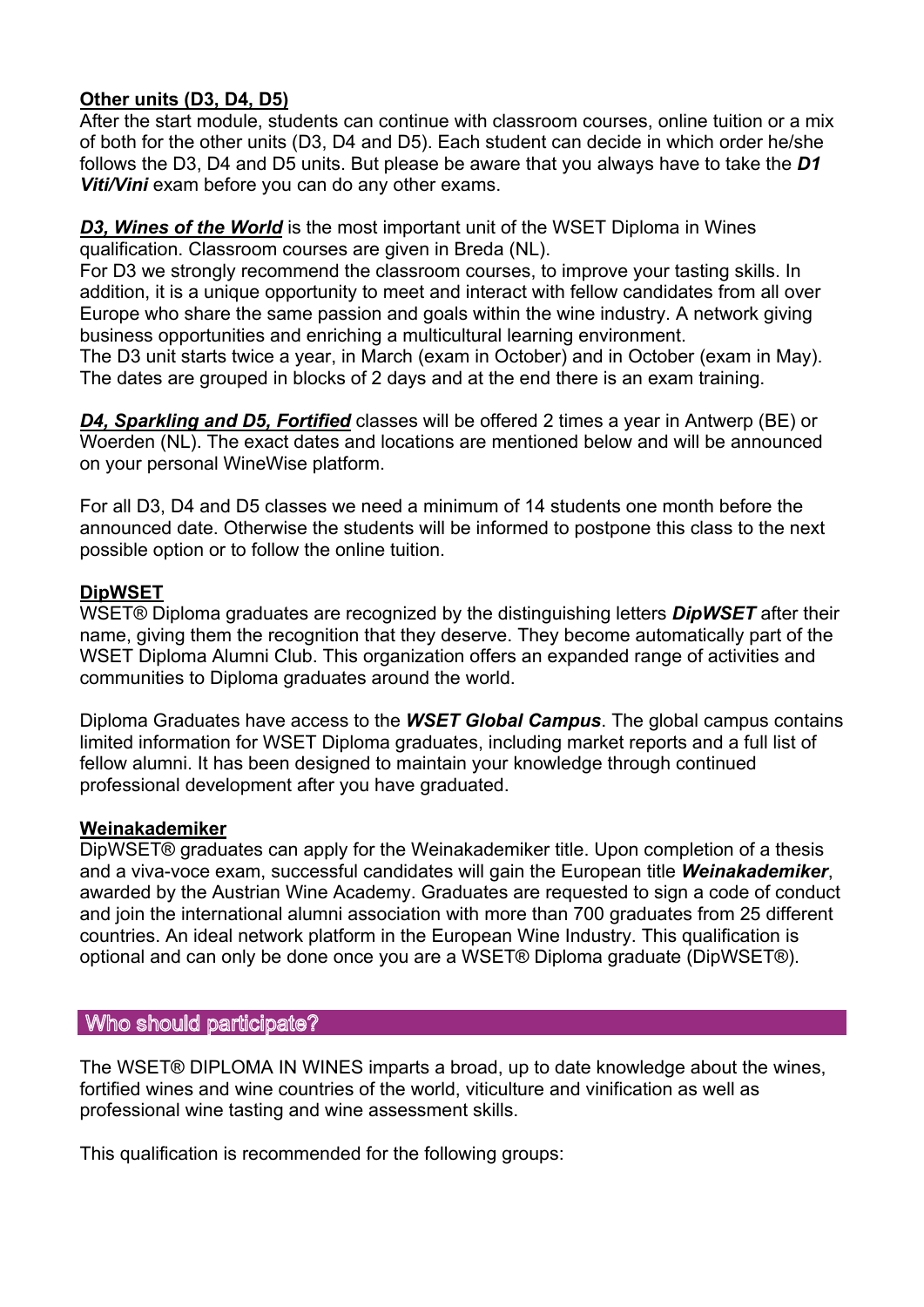- wine trader
- wine wholesaler
- wine producer
- wine collector
- wine consultant
- wine manager
- wine journalist
- sommelier
- restaurant holder
- wine & spirit related jobs
- This qualification is also suitable for the dedicated wine enthusiast wishing to build on knowledge gained at Level 3 and acquire further expertise in wine tasting.

#### Lecturers Benelux course

- **Frank Smulders MW, Weinakademiker h.c., Netherlands**
- **Matthias Schmitt**, Hochschule/University Geisenheim, Germany (optional)
- **Fiona Morisson MW**, Belgium
- **Michael Palij MW**, UK
- **Dr. Josef Schuller MW**, Austria
- **Job de Swart MW**, Netherlands
- **Romana Echensperger MW**, Germany
- **Anja Vondenhoff DipWSET - WA**, Netherlands
- **Sybille Troubleyn DipWSET - WA**, Belgium

## **Entrance qualifications**

It is mandatory to hold the *WSET® Level 3 Award* (former WSET® Advanced Certificate) to start the WSET® Level 4 Diploma in Wines course.

This course can be followed at several locations in the Benelux. For all available locations, please consult the www.wsetglobal.com website where you can find a list of Approved Program Providers who offer this qualification.

A shortened Level 3 program, or online tuition is available for Vinologen, Sommelier (Conseil) or Wereldwijnmeesters. Please contact info@winewise.be for more information.

Start Module 2022 - Course information - Benelux - obligatory for everybody

#### *D1, D2 and D6 are the START module (blended learning).*

*All students need to start with this module, followed by the other units (D3, D4 and D5), in random order and in classroom and/or online form.*

# **START MODULE SEPTEMBER 2022 – ANTWERP (Belgium):**

Registration deadline 11/09/2022 Introduction ZOOM meeting on the 26<sup>th</sup> September 2022 from 6 till 7.30 pm. Personal skype moment: if wanted – date and hour on request.

D1 and D2 are given by online tuition. Start - Finish of the online courses:

- D1 Viti/Vini Start: 3/10/22 Finish: 13/11/22
- D2 Wine Business Start: 9/01/23 Finish: 19/02/23

Exams of the Start module:

- D1 Viti/Vini exam 5/12/22 9 am + class tuition until 5 pm (Antwerp BE)
- D2 Wine Business 8/03/23 11.30 am (Breda Hotel Princeville)
- D6 Independent Research Assignment January 2023 **OR** June 2023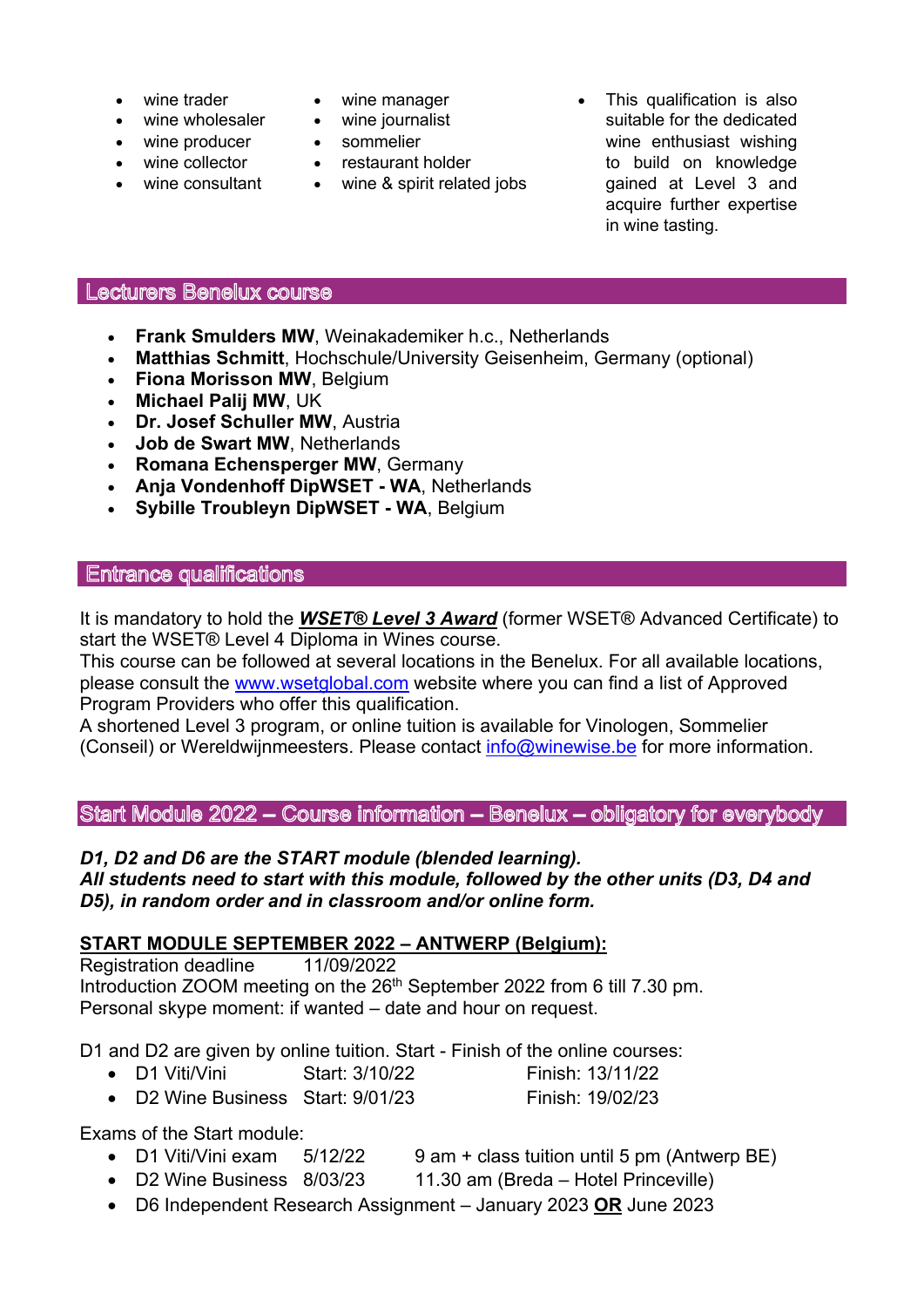# **START MODULE DECEMBER 2022 – WOERDEN (Netherlands):**

Registration deadline 11/12/22 Introduction ZOOM meeting on the  $2<sup>nd</sup>$  of January 2023 from 6 till 7.30 pm. Personal skype moment upon demand: date and hour on request.

D1 and D2 are given by online tuition. Start of the online courses:

- D1 Viti/Vini Start: 9/01/23 Finish: 19/02/23
- D2 Wine Business Start: 10/04/23 Finish: 21/05/23

Exams of the Start module:

- D1 Viti/Vini exam 27/03/23 9 am + class tuition until 5 pm (Woerden NL)
- D2 Wine Business 7/06/23 11.30 am (Breda Hotel Princeville)
- D6 Independent Research Assignment Jun 2023 **OR** January 2024

# IMPORTANT INFORMATION ABOUT THE ONLINE TUITIONS D3, D4 and D5

For the online classes, all registration need to be done before the registration deadlines. Payment at the latest 14 days before the start date.

- Students can combine the online and classroom formula without any problem at extra cost of  $\epsilon$  195 per day.
	- The full program can be found on our website www.winewise.online
- Online courses *cannot* overlap. Keep the start and end dates in mind when registering.

# D3 Module - Wines of the World - Benelux - 2022

**D3 MODULE:** Wines of the World – 11 days + 2 exam days

Can be followed in classroom formula, online formula **or** a combination of the two. Location: *ALWAYS* Breda – Hotel Princeville

Classroom formula – Mon & Tue from 9 am till 5 pm (see our website for the exact dates)

- March start 13 & 14/03/23 Exam: 25 & 26 October 23
- October start 9 & 10/10/23 Exam: 14 & 15 May 24 (ntc)

Online formula (can be combined with classroom formula at extra cost)

- April start ST: 24/04/23 FI: 8/10/23 Exam: 25 & 26 October 23
- October start ST: 30/10/23 FI: 22/04/24 Exam: 14 & 15 May 24 (ntc)

D4 Module - Sparkling wines - Benelux - 2022

**D4 MODULE:** Sparkling wines  $-1$  day  $+ \frac{1}{2}$  exam day

Can be followed in classroom formula, online formula **or** a combination of the two.

Classroom formula – 1 day from 9 am till 6 pm – **Location**: Antwerp (BE) **OR** Woerden (NL)

• Antwerp Mon 5/09/22 Exam: 25/10/22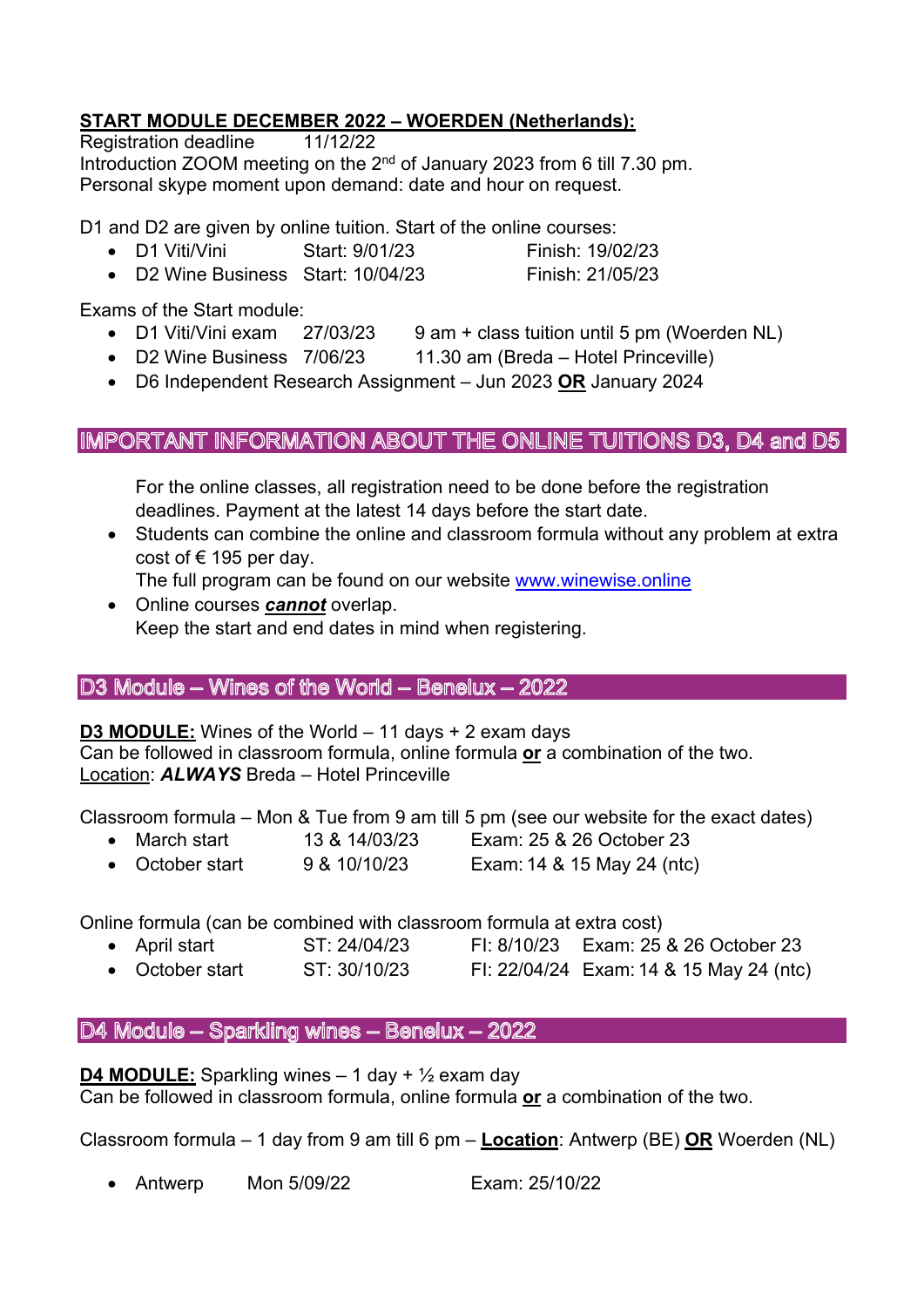• Woerden Mon 21/11/22 Exam: 18/01/23

Online formula (can be combined with classroom formula at extra cost)

- OL November Start: 7/11/22 Finish: 11/12/22 Exam: 18/01/23
- OL April Start: 17/04/23 Finish: 21/05/23 Exam: 7/06/23

## D5 Module - Fortified wines - Benelux - 2022

**D5 MODULE:** Fortified wines  $-1$  day  $+ \frac{1}{2}$  exam day

Can be followed in classroom formula, online formula **or** a combination of the two.

Classroom formula – 1 day from 9 am till 6 pm – **Location**: Antwerp (BE) **OR** Woerden (NL)

- Woerden Mon 29/08/22 Exam: 25/10/22
- Antwerp Mon 28/11/22 Exam: 18/01/23

Online formula (can be combined with classroom formula at extra cost)

- OL November Start: 7/11/22 Finish: 11/12/22 Exam: 18/01/23
	- OL April Start: 17/04/23 Finish: 21/05/23 Exam: 7/06/23

# ATTENTION - WSET DIPLOMA EXAMS

Students are registered for fixed exams but can transfer the exam ONCE to the next possible exam date **BEFORE** the exam registration deadline. These dates can be found on the WineWise website and on the student's WineWise portal.

In case the candidate does not show up for an exam he/she is registered for, the exam right expires, and the re-sit fee will be charged for the next participation in the exam.

Course locations

#### **Hotel Princeville – Breda – D3 classes and all exams (except D1 Viti/Vini exam)** Breda -

Hotel Princeville (NL) is easy to reach by public transport (direct line) from Amsterdam, Brussels and Antwerp. There is free parking and if you want you can stay overnight at the location at a special student rate.

There are also a lot of B&B's in the surroundings.

# **Kasteel Woerden – Start module (D1 exam and tasting), D4 and D5 classes:**

Kasteel Woerden – www.kasteelwoerden.nl Kasteel 3, 3441 BZ Woerden, Netherlands Train station Woerden is 5 min walk from the location.

#### **WineWise Antwerp – Start module (D1 exam and tasting), D4 and D5 classes:**

WineWise Antwerp – www.winewise.be Eglantierlaan 68, 2020 Antwerp, Belgium Antwerp Central Station – Bus 17 – Della Faillelaan stops at 50 m from the Academy.